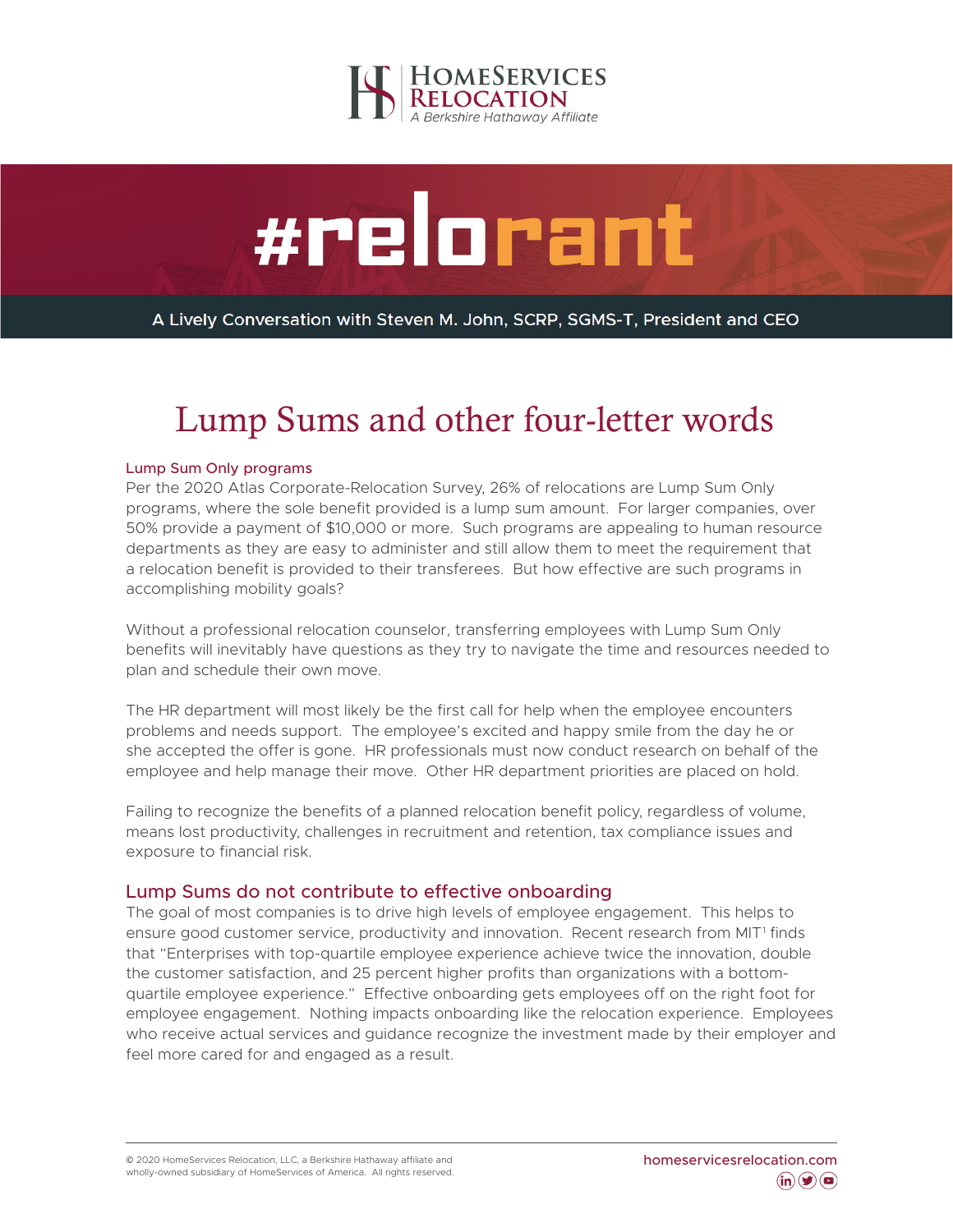

Lump sums are like when your brother gives you a gift card for your birthday. It says he cares about you, but not enough to find out what you really want. When personal and company success hinge on transferees being able to focus on their new role, providing a full suite of relocation benefits is a game-changer.

#### Moving is hard

One of the goals of mobility spending is to help transferees cope with the stress and complexities of moving them and their families. By providing aid, guidance and service coordination, we strive to reduce the time transferees spend on moving activities, reduce stress and thus enhance productivity. Nothing saps productivity more than having to focus on the many and varied facets of moving. Researching vendors, ordering services, filling out forms, following-up, supervising providers, following-up, auditing invoices, following up, and making payments all serve to distract employees from what you really want them doing, namely, focusing on giving their best to their new position. A lump sum benefit may provide the aid part of the equation, but not the guidance and service coordination. It provides the means, but not the tools.

#### Transferee motivation may lead to poor decisions

Even assuming a lump sum amount adequate to cover all the expenses of a move and expert guidance provided by a relocation management company, most transferees will still not make the best decisions. Most transferees see their lump sum amount as a "signing bonus" and consistently make decisions that work against having a smooth, stress free relocation. Many are motivated to "save as much as possible" so that they can spend the money elsewhere. This often leads lump sum transferees to refuse expert recommendations made by the RMC and try to find cheaper and less effective solutions, resulting in more stress, lower productivity and worse (see Rogue Movers below).

#### Rogue Movers and Other Scams

Unfortunately, the world is not always safe for consumers. Particularly when the consumer has limited knowledge of the product or service. When you go to the grocery store to buy milk, you know from experience to look at the "sell by" date, you are familiar with pricing and you know there are several sizes and types to choose from. You can also be sure that the milk meets certain standards. But when was the last time the average consumer purchased interstate moving services? Or auto shipment? While some transferees move more the once, the vast majority have no experience with moving services, do not know where to start and would not know a good deal from a bad deal. By giving your transferee a Lump Sum Only allowance, you are essentially creating a scenario ripe with risk. Many will go to the internet and start searching for services, which is the last thing they should do. This is where Rogue Movers capture many unsuspecting transferees.

Rogue Mover scams begin with an estimate that is significantly less than estimates from other, more reputable, moving companies. Once the household goods have been packed and loaded,